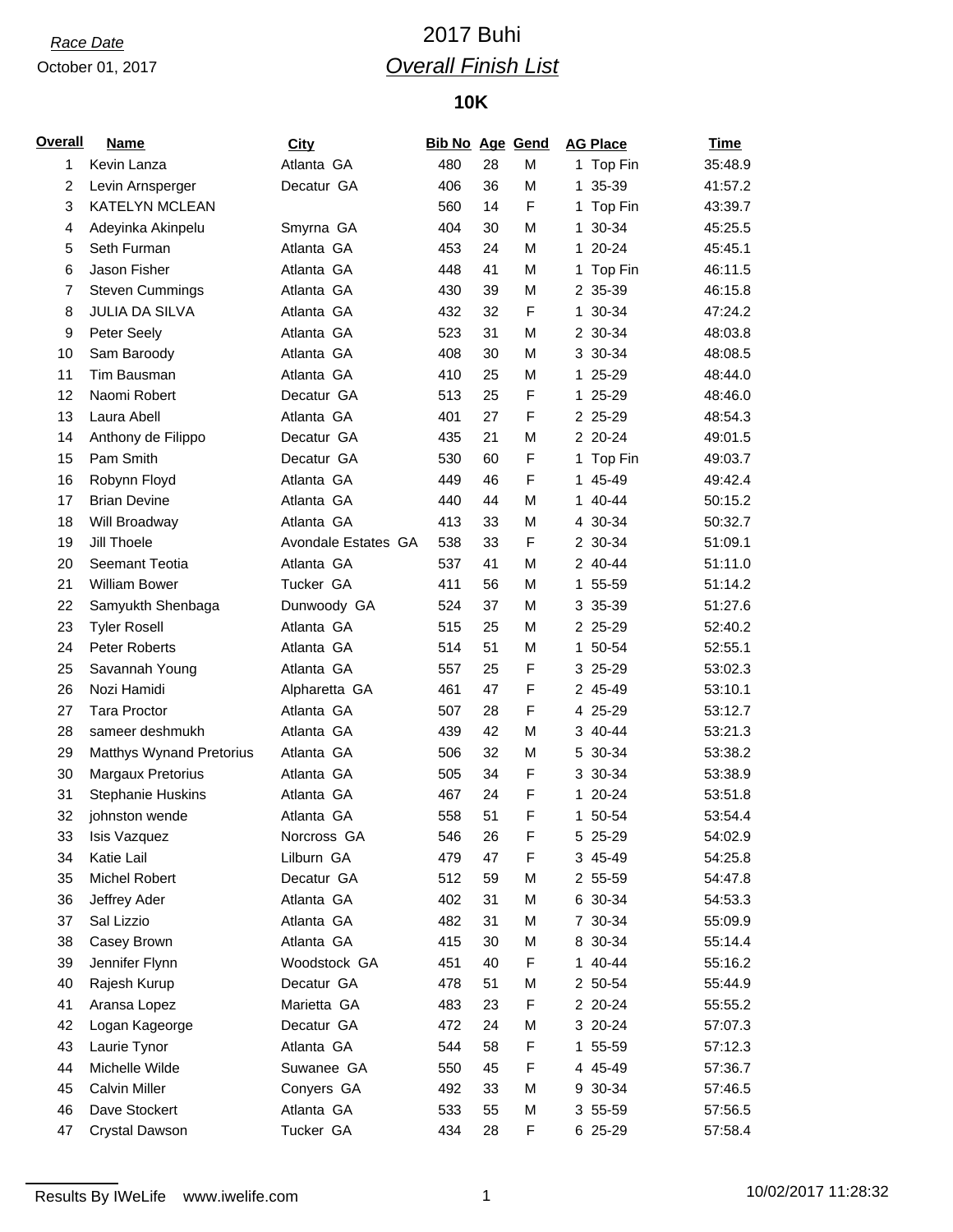### October 01, 2017

# *Race Date* 2017 Buhi *Overall Finish List*

## **10K**

| <b>Overall</b> | <b>Name</b>              | <b>City</b>         | <b>Bib No Age Gend</b> |    |   | <b>AG Place</b> | <b>Time</b> |
|----------------|--------------------------|---------------------|------------------------|----|---|-----------------|-------------|
| 48             | Ansley Thompson          | Atlanta GA          | 539                    | 30 | F | 4 30-34         | 58:05.7     |
| 49             | <b>Kate Williams</b>     | Decatur GA          | 551                    | 45 | F | 5 45-49         | 58:07.7     |
| 50             | Cammie Ives              | Atlanta GA          | 468                    | 55 | F | 2 55-59         | 58:08.3     |
| 51             | <b>EMMA ARTEAGA</b>      |                     | 559                    | 46 | F | 6 45-49         | 58:40.4     |
| 52             | Melba Estrella           | Atlanta GA          | 446                    | 42 | F | 2 40-44         | 58:50.9     |
| 53             | Anisa Palmer             | Stone Mountain GA   | 498                    | 32 | F | 5 30-34         | 58:59.0     |
| 54             | Emma Paris               | Atlanta GA          | 499                    | 27 | F | 7 25-29         | 59:18.2     |
| 55             | Meltse Henderson         | Atlanta GA          | 463                    | 41 | F | 3 40-44         | 59:23.2     |
| 56             | Anna Kowalak             | Atlanta GA          | 475                    | 34 | F | 6 30-34         | 59:26.4     |
| 57             | <b>Tim Tilley</b>        | Mcdonough GA        | 541                    | 54 | М | 3 50-54         | 59:30.4     |
| 58             | Jessica Tamanaja         | Norcross GA         | 535                    | 26 | F | 8 25-29         | 59:40.4     |
| 59             | Joanna Tucker            | Atlanta GA          | 543                    | 25 | F | 9 25-29         | 1:00:32.9   |
| 60             | <b>Erin Monnett</b>      | Doraville GA        | 493                    | 33 | F | 7 30-34         | 1:00:57.9   |
| 61             | Rebecca Pogue            | Atlanta GA          | 504                    | 27 | F | 10 25-29        | 1:00:58.4   |
| 62             | <b>Courtney Donnelly</b> | Avondale Estates GA | 441                    | 37 | F | 1 35-39         | 1:01:38.5   |
| 63             | Angela Guo               | Atlanta GA          | 458                    | 27 | F | 11 25-29        | 1:01:43.4   |
| 64             | Kathryn Crowther         | Decatur GA          | 429                    | 41 | F | 4 40-44         | 1:02:00.1   |
| 65             | ROBERTO CHALON           |                     | 536                    | 45 | М | 1 45-49         | 1:02:08.2   |
| 66             | Varun Saravanan          | Atlanta GA          | 520                    | 25 | M | 3 25-29         | 1:02:20.8   |
| 67             | Olivia Moody             | Atlanta GA          | 494                    | 27 | F | 12 25-29        | 1:02:20.9   |
| 68             | <b>KATE MCCARTY</b>      |                     | 562                    | 24 | F | 3 20-24         | 1:02:25.2   |
| 69             | Vidisha Singh            | Atlanta GA          | 527                    | 26 | F | 13 25-29        | 1:02:31.2   |
| 70             | Rand Wise                | Decatur GA          | 554                    | 50 | M | 4 50-54         | 1:02:52.6   |
| 71             | Sydney Rubin             | Atlanta GA          | 517                    | 21 | F | 4 20-24         | 1:03:11.5   |
| 72             | Sophie Conboy            | Atlanta GA          | 428                    | 26 | F | 14 25-29        | 1:03:11.6   |
| 73             | Olivia Ball              | Atlanta GA          | 407                    | 25 | F | 15 25-29        | 1:03:11.6   |
| 74             | <b>Bonnie Grey Flynt</b> | Atlanta GA          | 452                    | 48 | F | 7 45-49         | 1:03:38.8   |
| 75             | <b>Russell Perry</b>     | Marietta GA         | 503                    | 43 | M | 4 40-44         | 1:03:39.8   |
| 76             | Rosie Schlicht           | Norcross GA         | 522                    | 45 | F | 8 45-49         | 1:03:49.2   |
| 77             | Alicia Reece             | Duluth GA           | 509                    | 38 | F | 2 35-39         | 1:03:50.5   |
| 78             | <b>Tonya Russell</b>     | Atlanta GA          | 518                    | 24 | F | 5 20-24         | 1:04:01.9   |
| 79             | Meyer Kao                | Atlanta GA          | 473                    | 49 | M | 2 45-49         | 1:04:06.5   |
| 80             | <b>Stacy Cleveland</b>   | Atlanta GA          | 424                    | 30 | F | 8 30-34         | 1:04:22.1   |
| 81             | Jayme Puff               | Atlanta CT          | 508                    | 29 | F | 16 25-29        | 1:04:32.0   |
| 82             | Valerie Williamson       | Atlanta GA          | 553                    | 41 | F | 5 40-44         | 1:05:07.9   |
| 83             | Joe Kugler               | Duluth GA           | 476                    | 44 | M | 5 40-44         | 1:05:29.9   |
| 84             | Dion Metzger             | Atlanta GA          | 491                    | 36 | F | 3 35-39         | 1:05:33.7   |
| 85             | Alison Brooker           | Norcross GA         | 414                    | 47 | F | 9 45-49         | 1:05:34.1   |
| 86             | Marco Pena               | Sugar Hill GA       | 502                    | 24 | M | 4 20-24         | 1:05:35.2   |
| 87             | Jennifer Colatosti       | Pine Lake GA        | 425                    | 38 | F | 4 35-39         | 1:05:35.7   |
| 88             | Cassy Gayman             | Decatur GA          | 454                    | 40 | F | 6 40-44         | 1:05:48.4   |
| 89             | Mary Hemenway            | tucker GA           | 462                    | 48 | F | 10 45-49        | 1:06:10.5   |
| 90             | Anastasia Agapova        | Atlanta GA          | 403                    | 29 | F | 17 25-29        | 1:06:26.3   |
| 91             | Teresa Ducuara           | Tucker GA           | 443                    | 44 | F | 7 40-44         | 1:06:36.3   |
| 92             | Harriett Flynn           | Lilburn GA          | 450                    | 58 | F | 3 55-59         | 1:06:42.3   |
| 93             | Monica Kugler            | Duluth GA           | 477                    | 50 | F | 2 50-54         | 1:07:05.6   |
| 94             | Maritza Ferreira         | Atlanta GA          | 447                    | 38 | F | 5 35-39         | 1:07:11.4   |